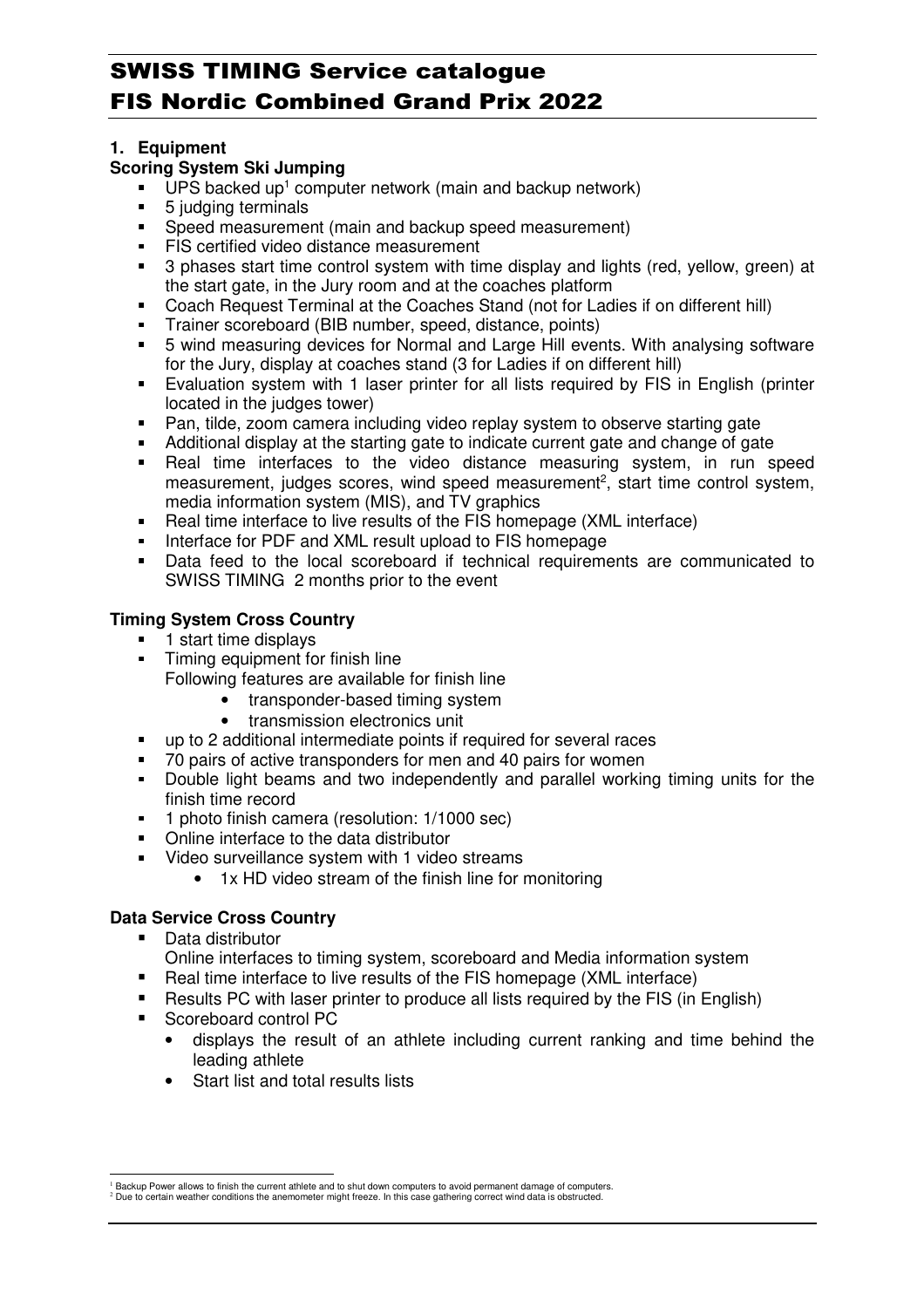# **Media Information System (MIS) with 3 MIS terminals (2 MIS Terminal for Ladies)**

Following information is displayed:

- General competition information (delays, rescheduling, cancellations)
- Start lists, intermediate results, final results, distances, points, score, speed<br>World Cup Standing Biographies and historical data of current season
- World Cup Standing, Biographies and historical data of current season
- Intermediate times, time behind and standing at the intermediate timing points

Locations:

- 1 MIS terminal Competition Management
- **1 MIS terminal for the announcer**
- **1 MIS terminal coaches Stand (not for Ladies if on different hill)**

All MIS terminals are assigned only to above locations. Please contact us if you wish to use them at different locations.

#### **2. Staff**

Up to 6 sports experts for Nordic Combined Grand Prix

#### **3. Obligations of the organizer**

The organizers shall provide the following:

#### **Board, Lodging, Transport, Accreditation**

**The accommodation of the FIS service team has to be arranged in the same hotel as the FIS Jury / Competition Management. Accommodation in a different hotel has to be confirmed by SWISS TIMING.** 

- Accommodation (single rooms, international standard) with full board for all staff members up to 3 nights before 1<sup>st</sup> training until one night after event. If required, meals have to be provided at the venue
- Accommodation for a separate pre installation team (4 persons), if the FIS Calendar schedule requires this (SWISS TIMING will inform the Organizers on time)
- On site shuttle service for all staff members on request
- 4 parking permits close to SWISS TIMING working space in the timing room jumping hill / timing room Cross Country stadium
- **Full Access** accreditation for all SWISS TIMING team members

#### **Volunteers**

6 volunteers are required for transport purposes, setup and dismantling. Date and time of their availability will be submitted by SWISS TIMING prior to the event. If not informed differently the following things need to be considered regarding this.

- Support by 6 volunteers for 2 hours on the first installation day (the day before the first training) and the dismantling day (about 1 hour after the last competitor)
- **Important Information! Needed lifting and transportation gear has to be provided.** Dismantling will be done after Ski Jumping even if the Cross Country race takes place at the same time!
- 4 volunteers to support for transponder distribution and return

Additional working hours incurred and any further delays resulting from this, which result from the non-provision of the requested volunteers, will be charged to the OC.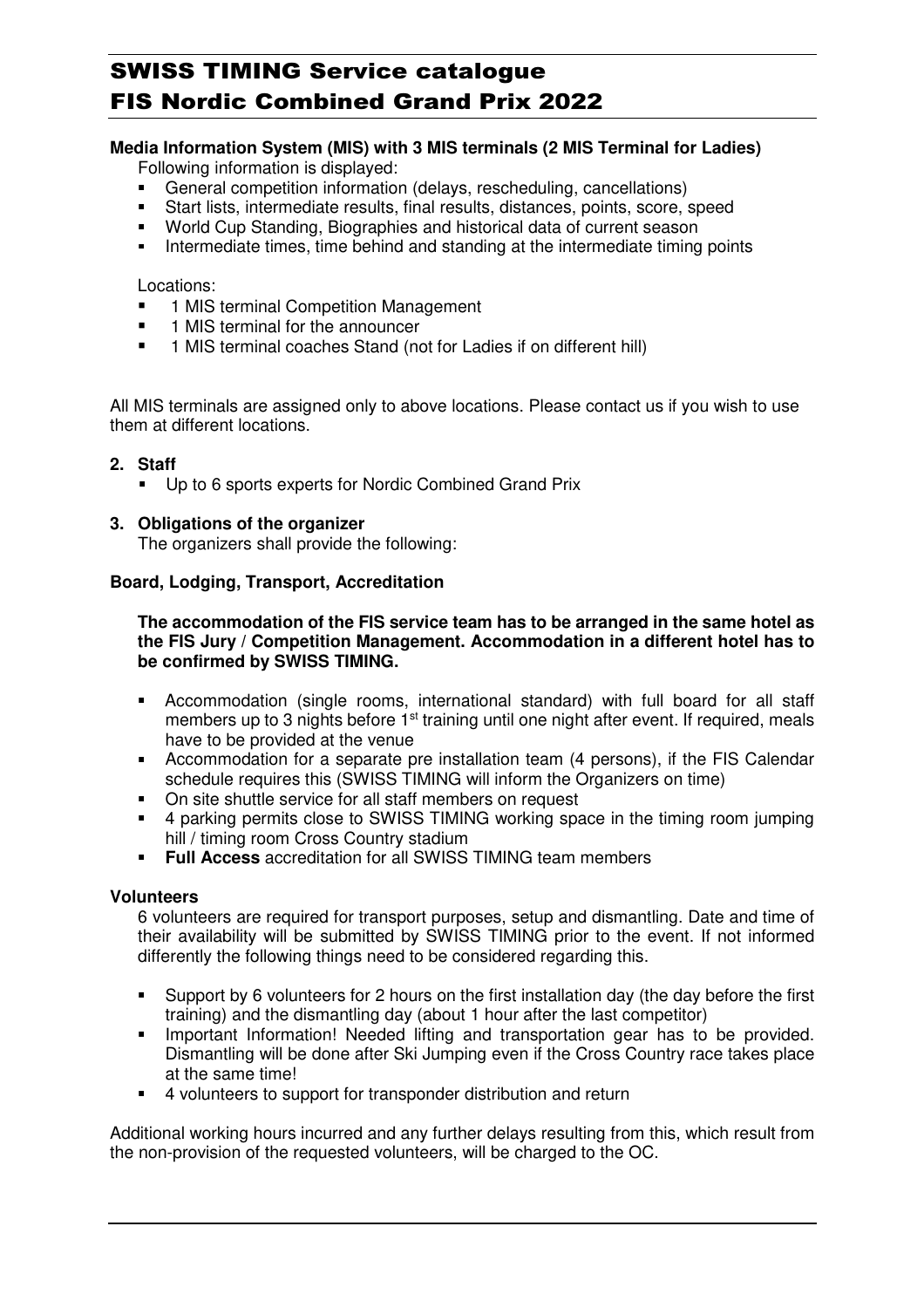#### **Internet connection**

The FIS World Cup organizer shall provide a separate and wired DSL connection (or LAN) in the judges' tower and data centre Cross Country. The internet needs to be available from the arrival day on.

In addition to that, an internet connection (DSL or LAN) has to be available on the working table at the location of the team captain's meeting in order to be able to email start lists.

- The following ports must be unblocked at the provided internet connection before arriving of the Team:
	- 1650-1653 livewc.fisski.com / live.fisski.com for live upload to FIS SJ  $\rightarrow$  INBOUND and OUTBOUND
	- $\blacksquare$  1643 live upload to FIS NC SJ  $\rightarrow$  INBOUND and OUTBOUND
	- $\blacksquare$  1753 live upload to FIS NC CC  $\rightarrow$  INBOUND and OUTBOUND
	- $\bullet$  UPD 500 (IKE) Connection VPN  $\rightarrow$  INBOUND and OUTBOUND
	- $\blacksquare$  UDP 4500 (IPSEC) VPN encryption  $\rightarrow$  INBOUND and OUTBOUND
	- $\blacksquare$  3306 db.fisski.com connection to FIS Database  $\rightarrow$  INBOUND and OUTBOUND
	- $\blacksquare$  11195 connection for MIS  $\rightarrow$  INBOUND and OUTBOUND
	- $\bullet$  80 http / MIS  $\rightarrow$  INBOUND and OUTBOUND
	- $\overline{443}$  https  $\rightarrow$  INBOUND and OUTBOUND
	- $\bullet$  587 secured Mail  $\rightarrow$  OUTBOUND
	- $\blacksquare$  143 secured Mail  $\rightarrow$  INBOUND
	- $\bullet$  UDP 1139 VPN  $\rightarrow$  INBOUND and OUTBOUND

#### **Do not provide IP range of 10.1.0.0 to 10.1.31.255 for internet connection**

#### **Radio Frequencies**

The FIS World Cup organizer shall provide exclusive radio frequencies for the duration of the world cup event.

- valid permission for the use of wireless frequencies for on-site transmission > tuning range (833 MHz - 928 MHz); requested frequency (874.0000, 879.0000); bandwidth (1 MHz); output power ERP (0.5W); antenna (2dBi); antenna over ground (2m); reason: collecting real time wind data; connection: ground - ground; number of devices: 10; Manufacturer: ANSolution ANY900 STIN
- valid permission for the use of radio frequencies: 160,090 MHz; 160,110 MHz; 160,130 MHz
- Following frequencies are used to do the transponder timing. The LOC needs to take care of an interference free use of these frequencies: 7kHz @125kHZ, ERP <-30 (<0dBmA/m @10m), Power <100 mW
- Following frequencies are used to do the transponder timing. The LOC needs to take care of an interference free use of these frequencies: 420 kHz @6.78MHz, <-30 (<0dBmA/m @10m), Power <100 mW

#### **Technical Requirements**

**We advise the organizer to provide the required installations in conformity with international working safety standards. This includes access paths by stairs, climbing ropes, mountings, removable poles and safe access to video distance installations.**

The local organizer shall be responsible for the provision of the following: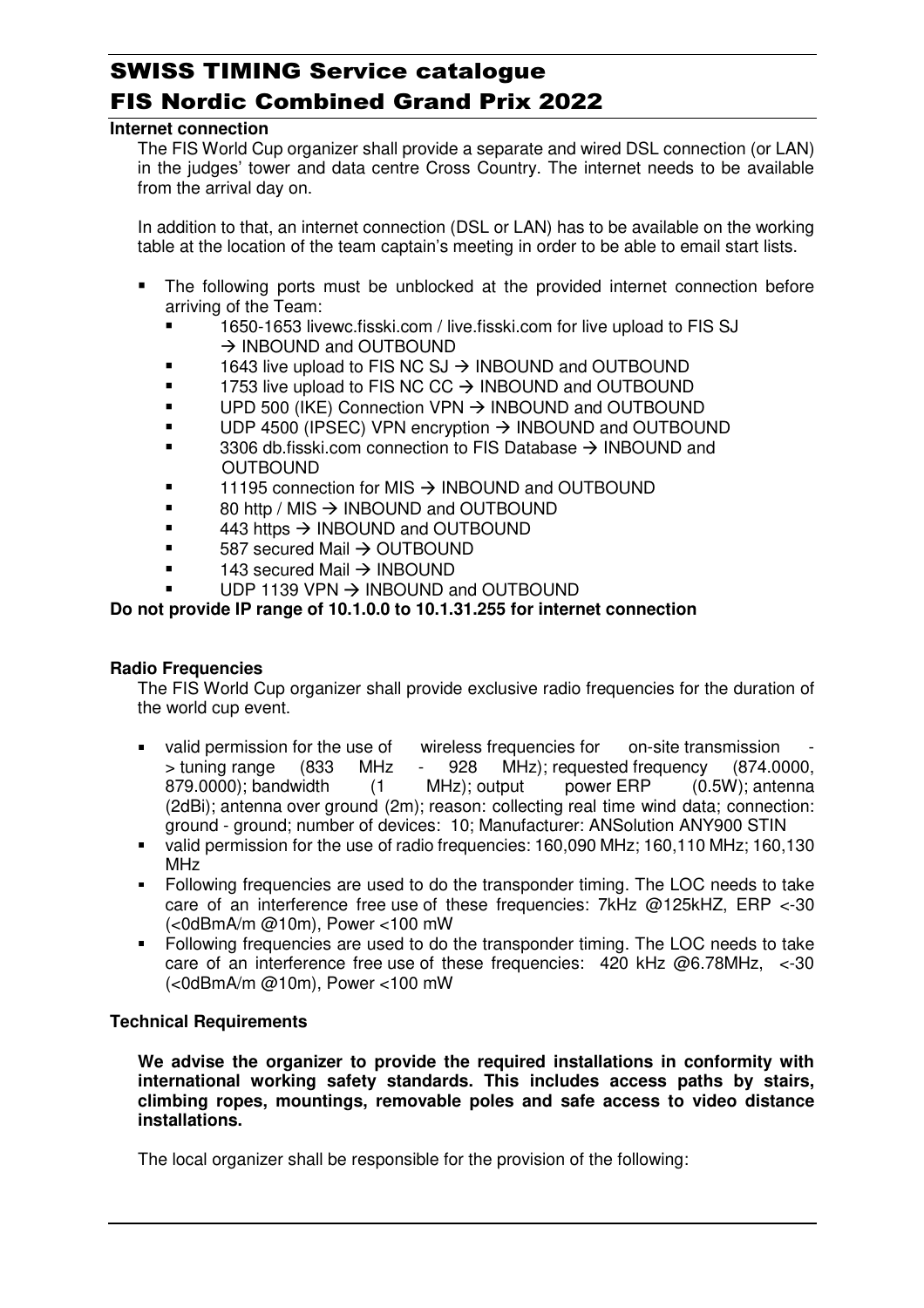## **Container**

- Office container on request, max. distance to the OB Van 20m
- **Heated/air-conditioned and even with ground**
- Minimum dimensions: length x width x height 6.05m x 2.4m x 2.5m
- Main power supply (3x 220V, 16 A, separately fused); official technical power which is used by TV
- 8 meters of table working space and a minimum of 5 chairs (NO BENCHES)

### **Location of the team captains meeting**

Working space of 2x1m including table and chair as well as power supply and internet

### **Judges Tower**

- Power supply (220V, 16 A, separately fused) in Jury room
- Heated room for PC and laser printer with a working space of about 4 x1 m including power supply (220V, 16 A, separately fused)
- **DSL or LAN (cable) connection**
- **International telephone line including telephone**

### **Jumping Hill**

- Installation of mounting fixtures for the speed measurement
- Installation of 5 removable poles (diameter 4 5cm) for the wind measurement according to the FIS rules; height similar to the athletes' flight trajectory (see appendix)
- Power supply is mandatory at each wind measurement position (110 to 230V, 10A, separately fused) in order to ensure proper working of the wind measurement
- Installation of mounting fixtures for the start time control at the start, close to the lowest Start gates, according to FIS regulations, including power supply (220V, 16A)
- **Provision of camera towers for the video distance measurement that need to comply** with the industrial safety regulations including power supply (220V, 16A)
- Take off Power supply (220V, 10A) for the trainer scoreboard at the take off
- Exit Gate Area Power supply (220V, 16 A, separately fused) at the exit gate area
- Coaches Stand Power supply (220V, 16 A, separately fused) at the coaches stand
- Start location Power supply (220V, 16 A, separately fused) at the starting gate location

# **Timing Centre Cross Country**

- **Main power supply (220V, 16 A, separately fused)**
- Heated room (at least 10 x 3 m or standard Euro 6.05m x 2.43m x 2.59m) with three desks each of 6 x 1 m in order to place the timing equipment. Facility needs to have view to the finish
- Provision of 3x2 wire twisted pair unshielded/shielded cable or ordinary telephone cable connection to all intermediate timing points outside the stadium. The line needs to be operational upon arrival of the SWISS TIMING service team
- Power supply (220V, 16 A, separately fused) at the Cross Country starting area

# **Equipment storage room max distance 20m to timing centre**

- Power supply (220 V, 16 A, separately fused)
- Heated room (at least 6.055m x 2.435m x 2.591m container)
- Close to the timing centre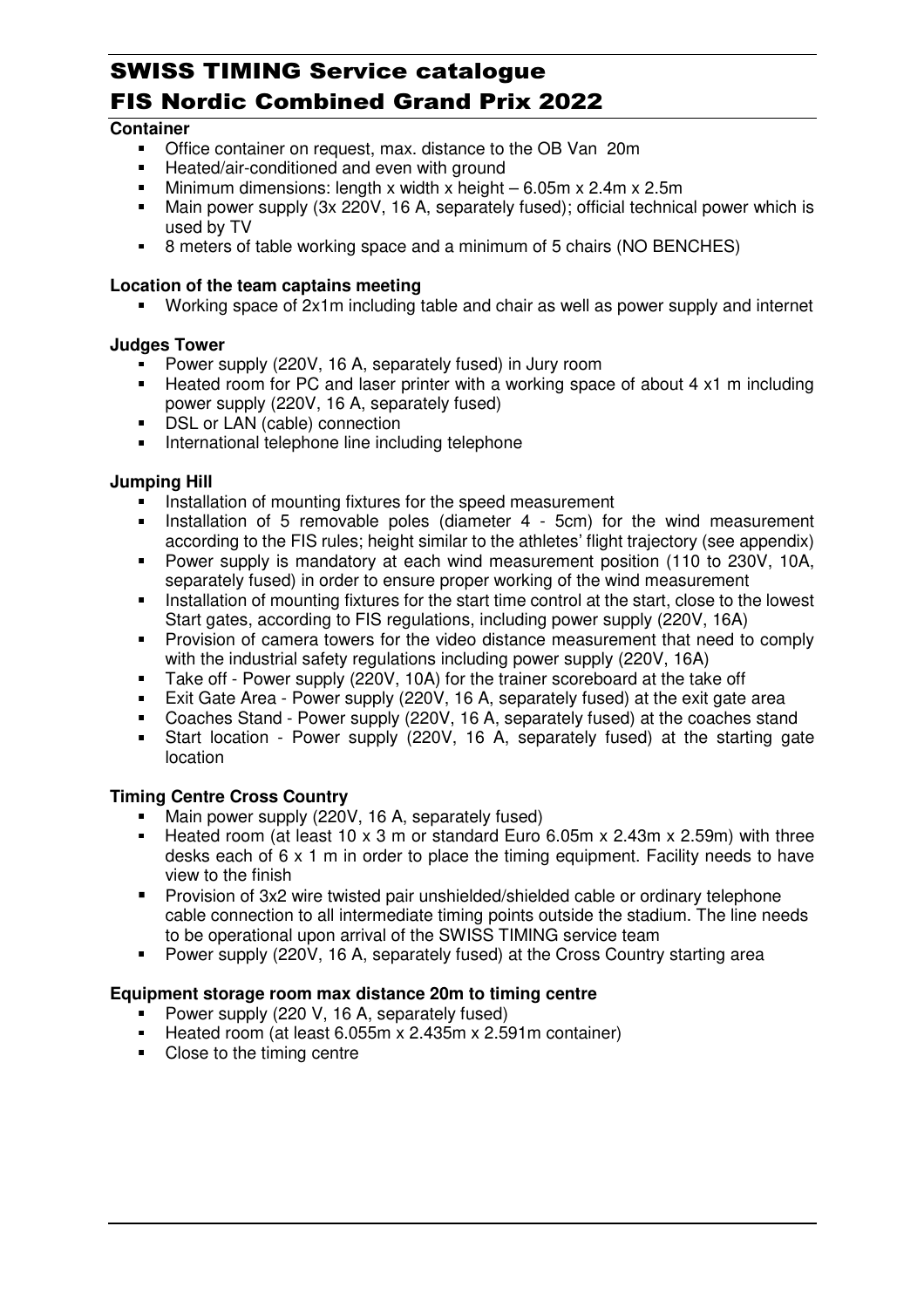# **Miscellaneous Requirements**

- A cable tray at the exit gate area at the point where athletes cross the gate
- The organizer is responsible for the print distribution service.
- The organizer shall ensure that no cables such as high voltage current lines, power supply lines, telephone lines, TV cables, motors of rail-mounted cameras and transformers for TV lights, etc. are laid out or installed out within 7 meters of the finish line and other timing points
- The finish line must not be made of metal or contain metal parts
- No TV antennas within 7m of the data centre and the finish line
- If the event is run in the evening, the finish line needs to be lighted appropriately (at least 1000 Lux)
- No loudspeakers should be placed up around 30m of the timing centre
- **Barrier or protection fence for timing equipment at the finish line/area; no finish area** entrance at the finish line
- For events the timing equipment has to be shipped by airfreight, provision of 2 chain saws
- Power supply (220V, 16 A, separately fused) at the Cross Country starting area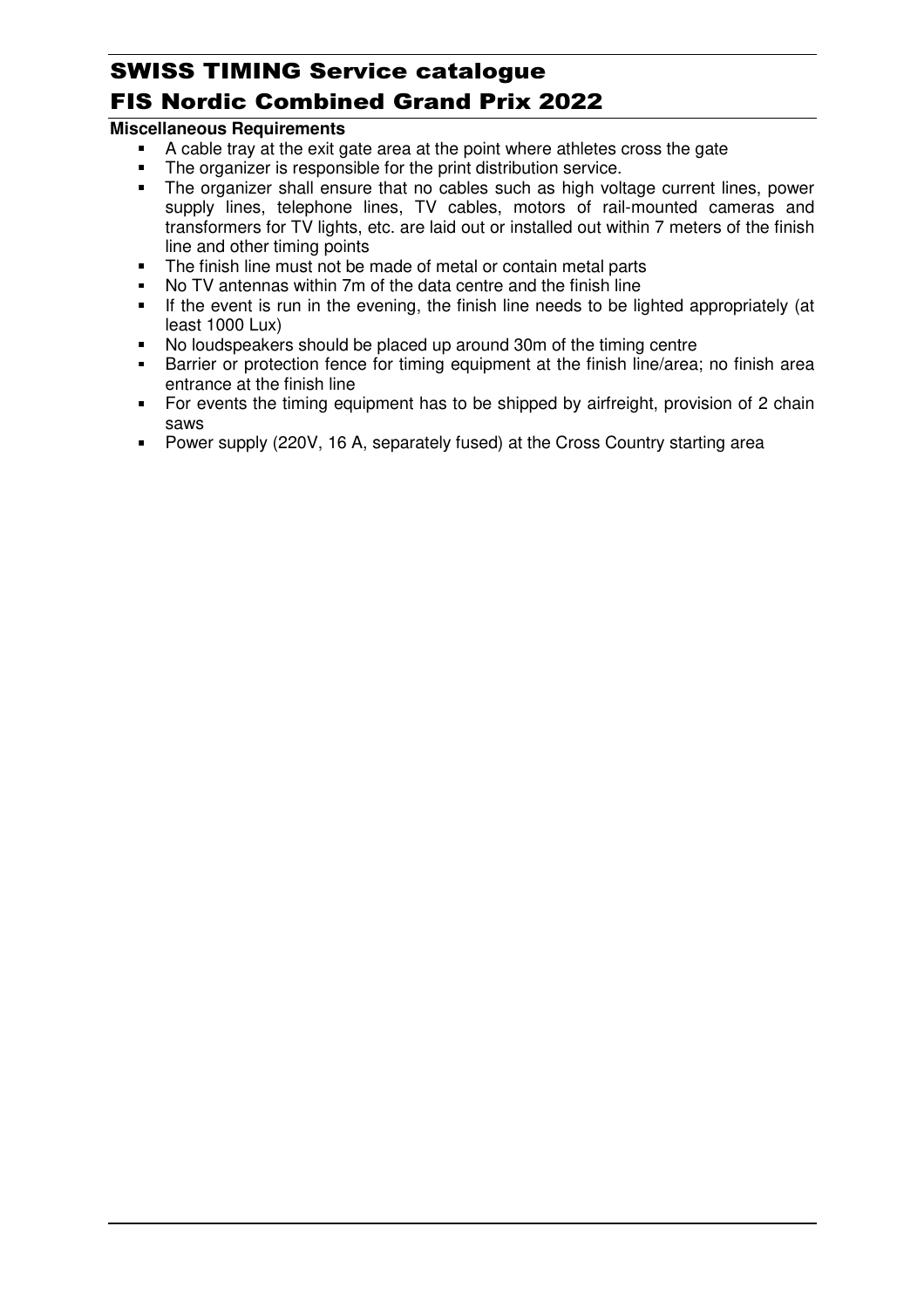# **4. Optional SWISS TIMING Services**

for overseas and non-EU areas please order 2 months or earlier prior competition due to additional custom papers and extended equipment delivery time

# **Media Information System (MIS)**

- Additional MIS terminals are available
- Additional MIS terminals need to be ordered
- If more than 10 MIS terminals are ordered, an additional SWISS TIMING technician is necessary
- **Price: upon request**

### **World Wide (Internet) Media Information System (wwMIS)**

- Additional SWISS TIMING wwMIS logins are available
- Additional wwMIS logins need to be ordered in writing 2 weeks prior to the event
- **Price: upon request**

### **HD Live TV Graphic System**

- To ensure high-quality international TV signals, FIS strongly recommends the use of the official TV Graphic Layout. This service is provided by SWISS TIMING and should be ordered and paid by the Host Broadcaster
- **Price:** upon request

### **Speed measurement**

- Transponder based Speed measurement points for Cross Country part need to be ordered in writing 1 month prior to the event
- If more than 2 speed measurement points are ordered, an additional SWISS TIMING technician is necessary.
- **Price:** upon request

#### **Online Graphics for video wall**

- Additional graphics feed for a video wall is available
- Additional graphics feed needs to be ordered in writing 2 month prior to the event
- An additional SWISS TIMING technician is necessary
- A volunteer (good computer knowledge and stress-resilient) or an additional SWISS TIMING technician is necessary
- **Price: upon request**

# **GNSS Positioning Service**

- **Provision of a GNSS based positioning tracking service need to be ordered in writing** 1 month prior to the event. An additional SWISS TIMING technician is necessary.
- **Price: upon request**